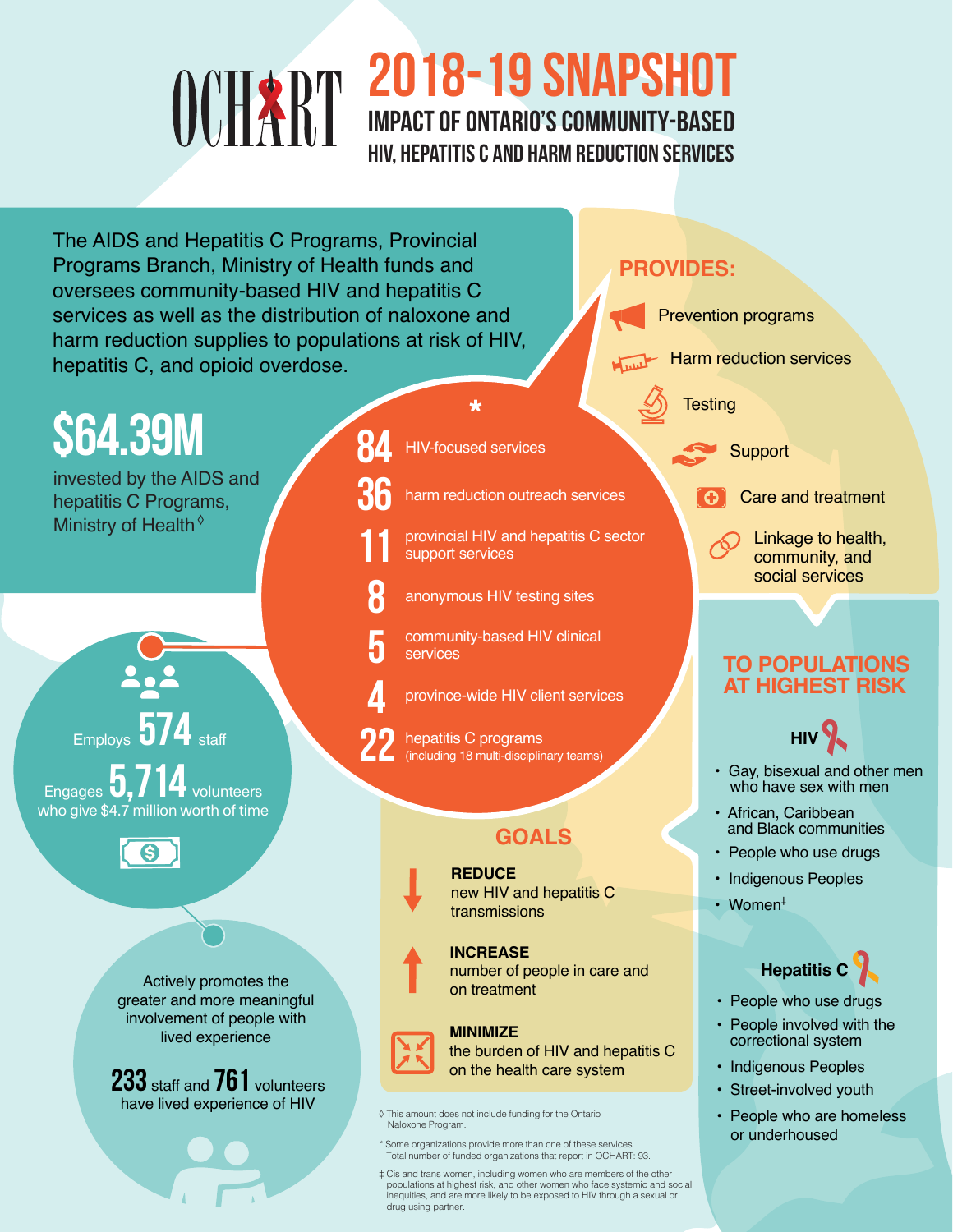## **Preventing HIV**

To prevent new HIV infections, organizations provide education, outreach, community development, as well as linkage to services that address factors that increase risk. such as mental health issues, addictions, poverty, unstable housing and stigma/discrimination.

Targeted prevention interventions for populations most at risk in Ontario

## **12,000 EVENTS** where 170,000 people

received education to prevent HIV

aimed at:

People living with HIV: 10%

Other: 15%

**Indigenous** Peoples: 11%

> People who use drugs: 18%

interactions with

>60,000 people who use drugs

242,600

African, Caribbean and Black communities: 24%

> Gay, bisexual and other MSM: 22%

>100,000 Facebook likes

## 4,300

capacity building workshops/consultations with **35,000** participants

#### **USING SOCIAL MEDIA TO REACH PEOPLE:**

website views

**2018-19 Snapshot**

>1 million

**Top locations where people who use drugs are reached:**

- Needle syringe programs
- Streets/parks
- 48 **Residences**
- Mobile vans
- የ ነገ Community agencies
- **Pharmacies**
- 4⊵ Jails and detention centres
	- Bars and nightclubs

135,000 harm reduction teaching sessions

pieces of safer injection equipment distributed >36,500,000 pleces of safer injection equip (through both onsite and outreach services)

>52,000 referrals to other health and social services

pieces of safer inhalation equipment and nearly **300,000** crystal meth pipes 3.2 m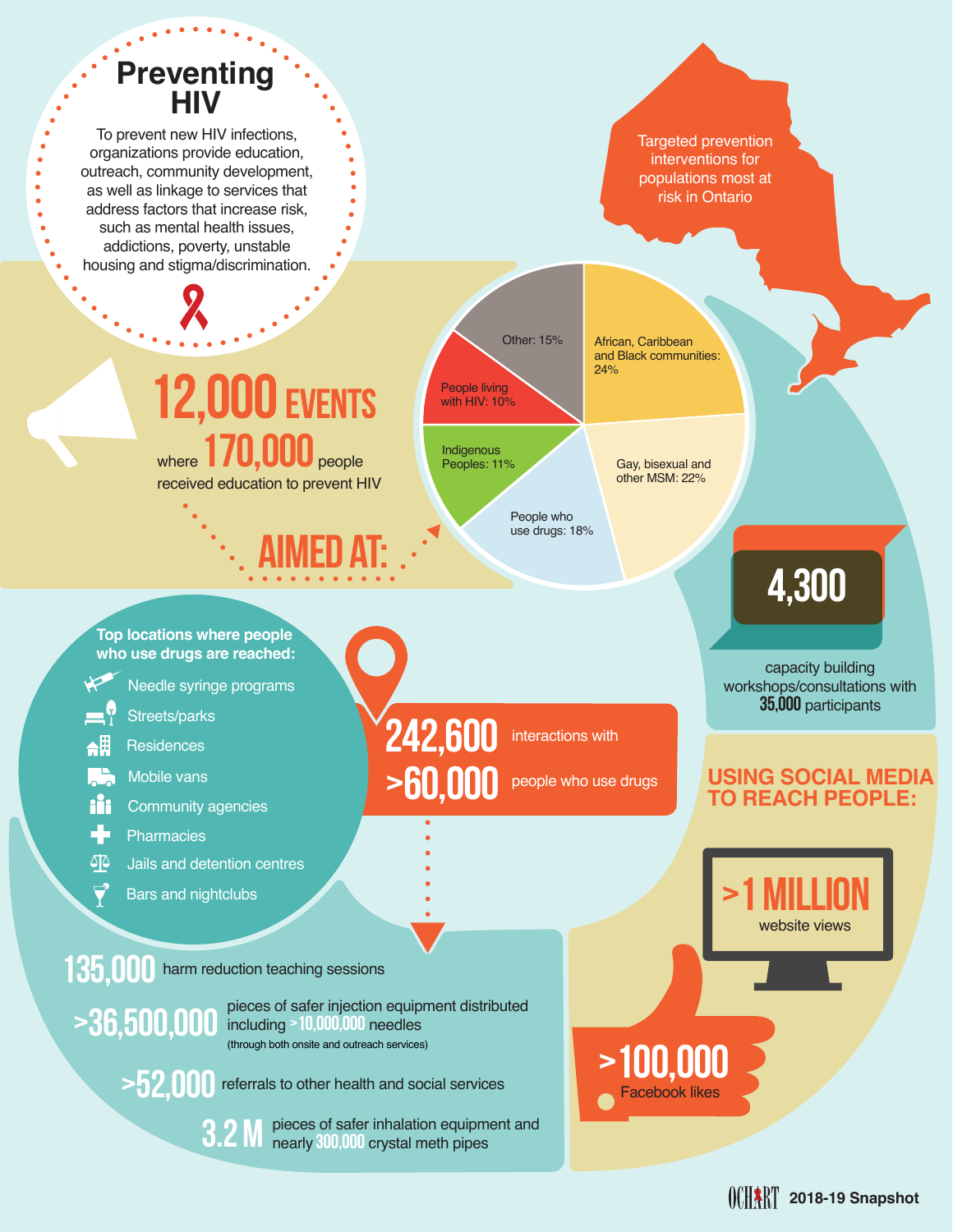#### **SUPPORT SERVICES**



\*Some people use services of more than one agency so this may not be unique clients.